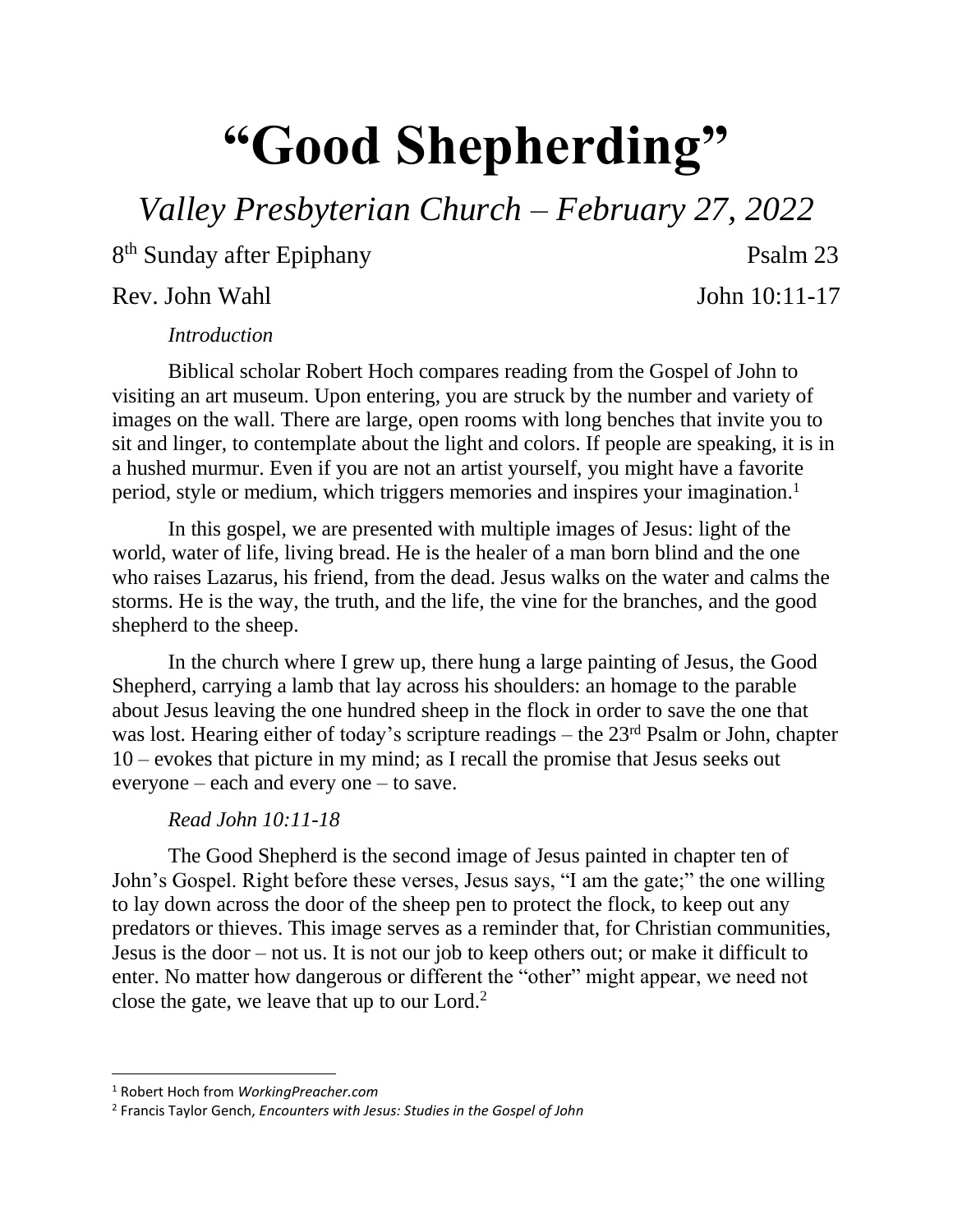Thus, when we turn our gaze to look at this familiar image of the Good Shepherd, it is important to see the portrait of Jesus that the Gospel of John is trying to paint. If we're allowed to sit and contemplate on these words, we hear that good shepherding means not only protecting the flock – gatekeeping – but also the act of gathering. "I have other sheep that don't belong to this sheep pen," Jesus says, "I must lead them too."

It is so easy, so seductive, for us to convince ourselves that the walls we have constructed will separate us, protect us, and define us. During the course of our twothousand year history, the Christian church has divided itself into countless different denominations and individual congregations; some of whom we consider to be closer – physically or in beliefs and practices – than others. As an institution, though, we act mostly independently: we choose our own worship times and traditions, we care for our own facilities and grounds, we elect our own leaders and hire our own staff, we faithfully count our own members and attendees. Yes, there are some cooperative ministries and efforts, but most of us hardly know or inquire about what is going on within other faith communities – close by or far away.

But, as we sit and contemplate this image of good shepherding given to us here in this text, we hear Jesus also say about these other sheep from beyond our pen, "they will listen to my voice and there will be one flock, with one shepherd." This Jesus, the one who carries the single sheep across his shoulders, has not lost track of the other ninety-nine. Everyone – each and every single one – is known by and hears the voice of Jesus. We may not know them, we may not pay attention to them, frankly, we may not even understand or concern ourselves as to their welfare – so wrapped up are we with our own concerns – that we often think of the church defined by these four walls that surround us. This is my church, we believe, because these here are the ones that I see, that I sing and pray and work with, that I consider my friends, and that I love.

But, before we beat ourselves up, it is important to realize that – from the very beginning – this is how the church was formed. Believers in local communities gathered together with their neighbors to form congregations: they opened up their homes and sat down at tables together, they cared for and shared their resources with each other, they nurtured and taught one another's children. They developed rituals and practices that were meaningful and grew familiar. In time, they constructed buildings for worship and fellowship. Regional associations and then denominations were formed. Creeds and belief statements were written. Organizations were created to provide leadership and oversight, to fund mission workers, and to create educational materials. These partnerships and institutions have had innumerable positive impacts: hospitals and schools established, disaster and relief efforts made, evangelism and biblical translation. I first dipped my toe into ministry through a denominational volunteer-in-mission program – at a Presbyterian boarding school in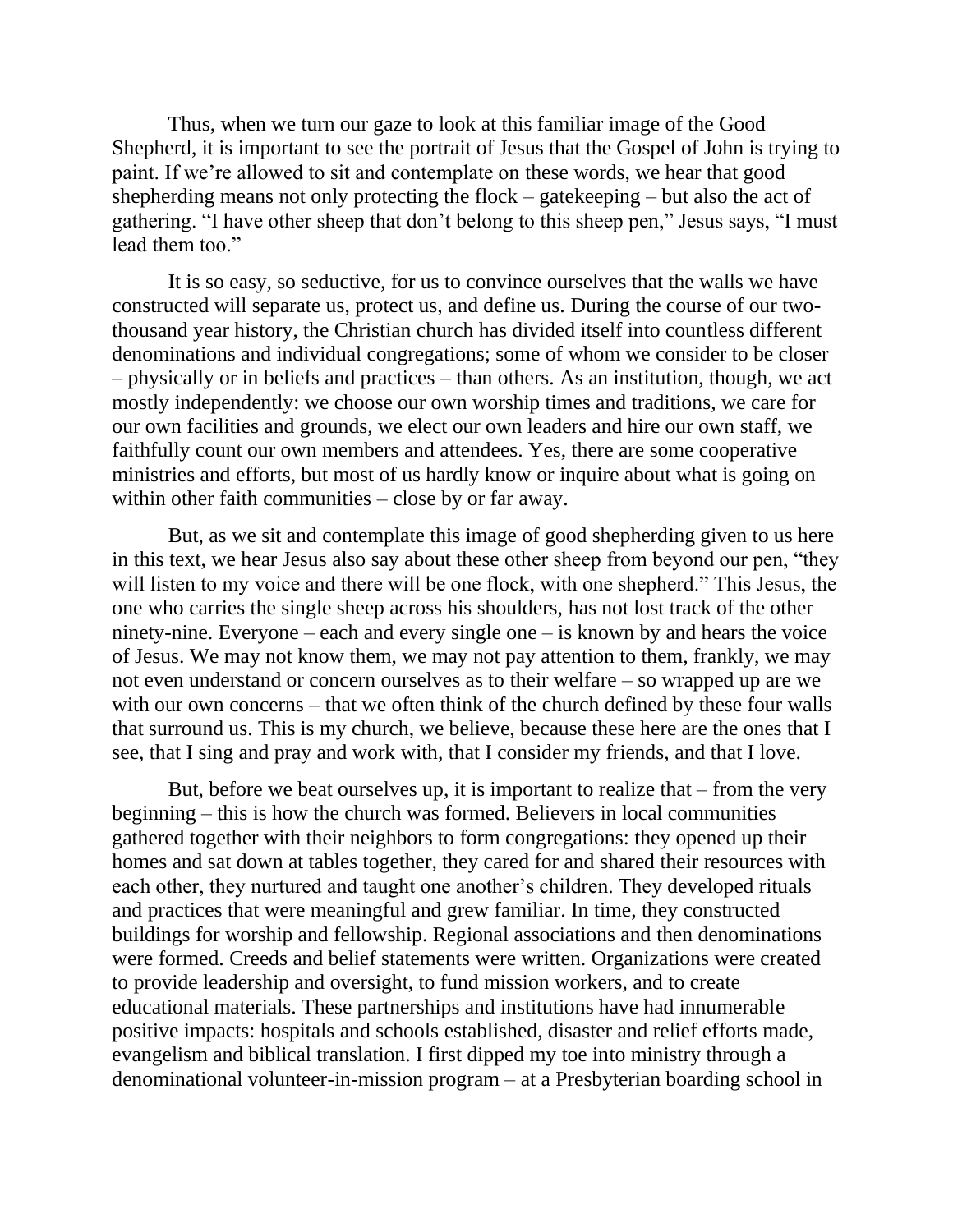Utah, of all places – and may well not be a pastor today without the many institutions that supported my journey.

Still, this portrait presented to us today  $-$  of Jesus, the Good Shepherd  $-$  can inspire our imaginations for something different, something more. For, no matter the particular contours of our congregation, this sheep-fold, there are always others that also listen to Jesus. We may not know, understand, or even recognize them, but they are also beloved by the Good Shepherd, the one who gathers and protects them, who lays down his life for them. If we are, indeed, called to follow in the ways of Jesus, our Good Shepherd, then we must seek – in our particular time and place – to train our ears to listen to the other voices around us, to see our common humanity and concern, and to work toward this prophetic vision of one flock and one shepherd.

This week, our news has been dominated by two large narratives. First, of course, is the invasion of Ukraine by Russian troops which has created immense bloodshed and suffering as well as a flood of people fleeing for safety. Sadly, as in so many other points in history, we are witnessing an armed conflict between people of faith. Thus, the worldwide Christian community has joined together to both condemn the violence and vow to assist the suffering. As powerless as we might feel to make any difference, our fellow believers from around the world are stepping out in protest and stepping up to provide relief. Yes, we are called to pray for peace, but also not to close our ears and eyes to the trauma but continue to stand and act in solidarity alongside these sisters and brothers who are trapped in circumstances beyond their choosing or control.

The second over-arching story is that, after two years of the pandemic, including the last two months of a deadly Omicron wave, the astronomical numbers of infections, hospitalizations, and – also, we pray – daily deaths are finally on the decline. Some of us are eager to see some return to normalcy, others are still grieving and adjusting to a changed world. The church, as it always has been, needs to be – at this time – a place where people can seek and find the space and resources necessary for healing. This, of course, will not be a quick or easy process. Again, we will need to keep our ears and eyes open, to be patient, humble and welcoming, to find and develop partnerships in our community, to both open our doors and realize that, in order to truly help, we might need to journey outside of them.

In John's Gospel, this portrait of good shepherding is defined by Jesus being willing to lay down his life for others. Unlike the wolves and hired hands, Jesus is neither predatory nor indifferent; he loves his flock because they are his own. "No one has greater love," Jesus will go on to say later in the gospel, "than to give up one's life for one's friends." (15:13) As the church, we are to embody this love both within and beyond the walls of the congregation. We might not be called to give up our life, but